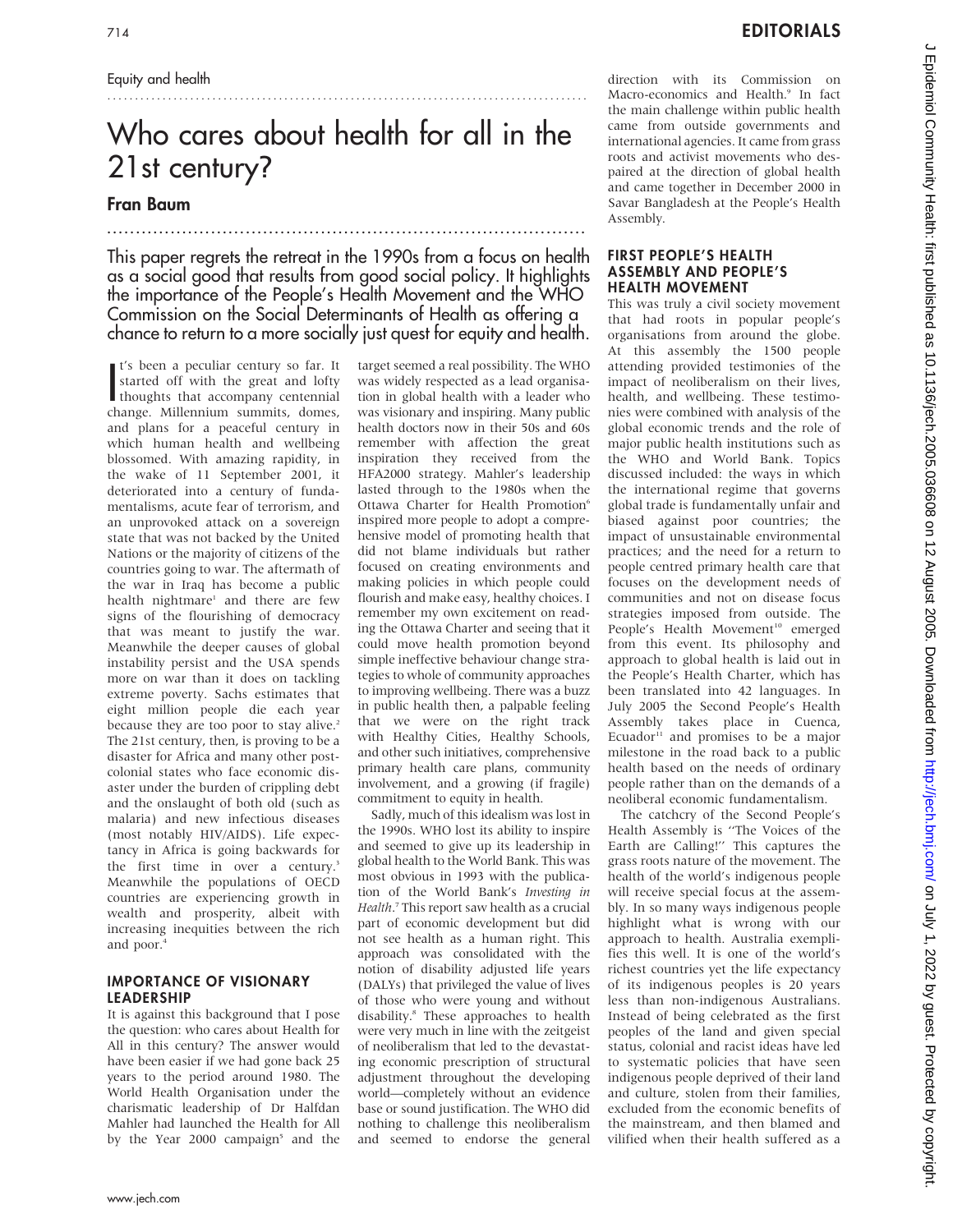result of the cruel and inhuman policies.12 Blatant injustices such as this provide the fuel and passion for the People's Health Movement.

### GLOBAL CIVIL SOCIETY CARES

The other signs of caring about achieving health for all in the 21st century come from the ''Make Poverty History'' campaign with the goals of ''trade justice, drop the debt, more and better aid''.13 The campaign focuses on the 2.8 billion people (nearly half the world's population) who live on less than US\$2 per day. It is driven by a range of non-government organisations and global campaigners such as Sir Bob Geldof and calls directly on the G8 countries to drop debt for the most heavily indebted nations and for aid to be increased to 0.7% of GDP as recommended by the UN Millennium Summit.<sup>13</sup> Achievement of these aims has the potential to make our world healthier and more equitable. But this will only happen if what follows is an approach to health and wellbeing that builds on the early, visionary history of the WHO that recognised that health is not just about the absence of disease but about improving the quality of everyday life in terms of our relationships with each other, the safety and satisfaction of our schools and workplaces, the quality and sustainability of transport and housing, the availability of education, sustainability of the environment, and freedom from violence and war.<sup>14</sup> So often those who want to do good do not act on this knowledge. Rather they focus on the diseases and believe that tackling them will do the job of creating more health and equity. So we have seen the flourishing of bodies such as the Global Fund and Gates Foundation that, with the best of intentions, set out to tackle a range of infectious diseases. Yet they do very little to tackle the broad social and economic determinants of health that dictate who gets what disease. Healthy people are mainly healthy, not primarily because they have access to good health services (although this helps), but because they have good food, comfortably homes, live in a peaceful environment, have good social support, adequate income, and a satisfying job. The global public health community has to understand and act on this crucial knowledge about what creates health. Are there any signs this may be happening?

### SIGNS OF HOPE: SECOND PEOPLE'S HEALTH ASSEMBLY AND WHO COMMISSION ON THE SOCIAL DETERMINANTS OF HEALTH

It just could be that 2005 may be remembered as the year the social and

economic determinants of health began to be taken really seriously globally, nationally, regionally, and locally. In July 2005 the Second People's Health Assembly will take this knowledge as central to its deliberations about how to make the world healthier and more equitable. In March 2005 the WHO launched its own Commission on the Social Determinants of Health (CSDH).15–17 This commission will place a primary emphasis on the underlying factors that determine how healthy populations are and how equitably health is distributed within populations. It will emphasise that health services, while crucial, are only one of the determinants of health and that most health gain will come from going upstream to focus on those factors such as employment, housing, quality of living environments, social relationships, and education that are the main determinants of how healthy we are. The commission works on the assumption that creating healthy societies and individuals largely results from action outside the health sector.

The CSDH will use three key strategies to achieve its aims. Firstly, it will establish knowledge networks preliminarily entitled: Priority Public Health Diseases; Child Health and Education; Financing; Human Settlements; Social Exclusion; Employment; Globalisation; Health Systems, Measurement, Gender and Women's Empowerment. Secondly, it will work with countries to ensure action on the social and economic determinants of health. Thirdly, it will work to reform the WHO by ensuring that awareness of the importance of the social and economic determinants of health informs all its work and becomes evident in its response to health issues. The commission has great potential to assist Dr J W Lee, the current director general, to leave as his legacy a reformed WHO that is imbued with a strong understanding and determination to act on the social and economic determinants of health and a public health community that accepts the inevitable logic and sense of designing all interventions based on this understanding.

### MAKING SOCIAL DETERMINANTS OF HEALTH CENTRAL

The path taken by the People's Health Movement and the CSDH is not going to be easy. While more funding has gone into global health in recent years the overwhelming amount of it has gone into disease initiatives that do not tackle the underlying social and economic determinants of health. However, if the People's Health Movement and the CSDH are successful in picking up the baton from the earlier Health for All

2000 movement they may form the vanguard of a successful movement for a socially just and healthier world in which policy decisions are driven primarily by this vision rather than by decisions that maximise profit for a small elite. If the public health community does care about health for all in this century then it must put its full support behind the People's Health Movement and the Commission on the Social Determinants of Health.

J Epidemiol Community Health 2005;59:714–715. doi: 10.1136/jech.2005.035113

Correspondence to: Professor F Baum, Department of Public Health, Flinders University, GPO Box 2100, Adelaide 5001, Australia; fran.baum@flinders.edu.au

#### Funding: none.

Conflicts of interest: Fran Baum has been a member of the Global Steering Group of the People's Health Movement since 2000 and was appointed as a Commissioner on the WHO Commission on the Social Determinants of Health in March 2005.

### **REFERENCES**

- 1 Roberts L, Lafta L, Garfield R, et al. Mortality before and after the 2003 invasion of Iraq. Lancet 2004;364:1857–64.
- 2 Sachs JD. The end of poverty. Economic possibilities for our times. New Jersey: Penguin Books, 2005.
- 3 Labonte R, Schrecker T, Sanders D, et al. Fatal indifference. The G8, Africa and global health. Cape Town: The University of Cape Town Press, 2004.
- 4 Navarro V, ed. The political economy of social inequalities. Consequence for health and quality of life. Amityville, NY: Baywood Publishing, 2002.
- 5 World Health Organisation. Global strategy for Health for All by the year 2000. Geneva: WHO, 1981.
- 6 World Health Organisation. The Ottawa Charter for health promotion. Health Promotion 1986;1:i–v.
- 7 World Bank. World development report 1993: investing in health. Oxford: Oxford University Press, 1993.
- 8 Anand S, Hanson K. Disability-adjusted life years: a critical review. In: Anand S, Peter F, Sen A, eds. Public health, ethics and equity. Oxford: Oxford University Press, 2004:183–99.
- 9 Sachs J. Macro economics and health: investing in health for economic development. Geneva: World Health Organisation, 2001, http:// www.cid.harvard.edu/cidcmh/CMHReport.pdf (accessed on 14 Jun 2005).
- 10 The People's Health Movement. http://
- www.phmovement.org (accessed 14 Jun 2005). 11 The People's Health Movement. http://www. phmovement.org/pha2/ (accessed on 14 Jun 2005).
- 12 Human Rights and Equal Opportunity Commission. Bringing them home: findings of the national inquiry into the separation of Aboriginal and Torres Strait Islander children from their families. Sydney: Human Rights and Equal Opportunity Commission, 1997.
- 13 Editorial. From Love 8 to G8: only results matter. New Statesman 2005;6 Jun:6-7
- 14 Baum F. The new public health. Oxford: Oxford University Press, 2002.
- 15 World Health Organisation. http://www.who.int/ social\_determinants/en/ (accessed 14 Jun 2005). Lee JW. Public health is a social issue. Lancet
- 2005;365:1005–6. 17 Marmot M. Social determinants of health
- inequalities. Lancet 2005;365:1099–104.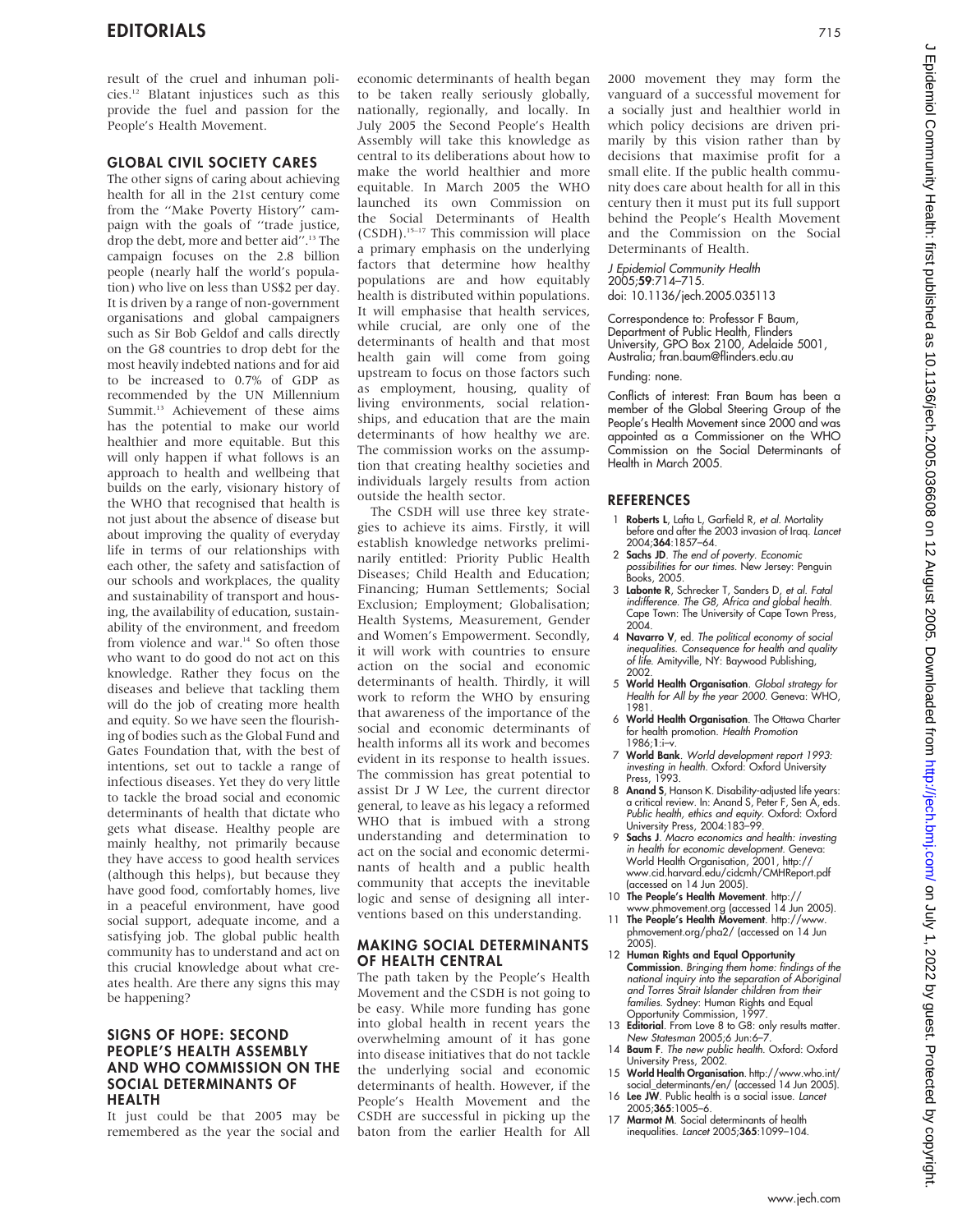### Environmental health

## A journal for evidence based policies Ana M Garcia, Carlos Alvarez-Dardet

.......................................................................................

## ...................................................................................

### The journal of the increasingly relevant.

The journal has published in this<br>
issue<sup>1</sup> and in a previous recent issue<sup>2</sup><br>
two papers with striking evidence<br>
relating atmospheric contaminants, and he journal has published in this issue<sup>1</sup> and in a previous recent issue<sup>2</sup> two papers with striking evidence mostly emissions derived from oil based combustion from engine exhausts, with increased risk for children of dying from leukaemia and other cancers. The risk was particularly high for children born in the proximities (up to 1 km) of bus stations, but also hospitals and other industrial resources with oil combustion emissions. The results from the different data and several analyses presented in both papers are firmly consistent with the author's conclusions: childhood cancers are strongly determined by prenatal or early postnatal exposures to oil based combustion gases, especially from engine exhausts. Two key points arise from such a conclusion. Firstly, how good is evidence supporting this statement? Secondly, is there an additional argument for stricter control of atmospheric emissions?

Results from both papers, although clearly coherent, are based on data and analysis with some limitations, a common occurrence in epidemiological research, the same category of research that discovered that tobacco causes several health effects and that water born infectious diseases can be effectively prevented. In this case, Knox uses for his analysis a database of children dying from cancer between 1953 and 1980 and maps of emissions for 2001 published by the National Atmospheric Emissions Inventory. Then, most of the putative damaging exposures (prenatal or early postnatal, according to the author) occurred more than 20 years before the data on atmospheric emissions used in the study and, probably, to higher levels of emissions than levels for 2001 in the same places. But this fact does not remove any relevance to Knox's findings: the subsequent questions are how many locations have now emissions similar, or even higher, to those happening several years ago (in UK and in other parts of the remaining world), and how safe are present levels of emissions now.

Another methodological point is that Knox's results are based on mortality data. It will be worth examining also data on childhood cancer incidence (that is, including also child non-lethal cancers): would it be expected to find even higher risks for concerned contaminants? Also, a particularity of Knox analysis is that, as a consequence of the lack of a proper control group, the analysis uses only cases of migrant children (changing address between birth and death). This approach is based on the premise of migration equilibrium around emissions hotspots in the general child population. It would be interesting to test the validity of this approach (analysis of migrants) against confirmed effects of atmospheric emissions. Available data from well established networks of research in this area<sup>3</sup> could be useful for this testing.

Besides limitations, Knox also finds a clear dose-response association for exposures and childhood cancers, an important criterion for evaluating causality in exposure-damage associations. Another important criterion for causality is consistency. This is to say, if different researchers, observing different populations with different approaches arrive at similar findings, it is probable that the observed association (namely, emissions from combustion from engine exhausts and childhood cancer) is causal, and not casual. This point is crucial for prevention, as only for causal associations will interventions eliminating or reducing exposure be followed by a reduction in the damage frequency or intensity. Knox<sup>2</sup> quotes studies from USA, Italy, Sweden, and France finding increased risks for leukaemia and other childhood cancer related to residence near high volume roads and petrol and vehicle repair garages. Knox also refers to some studies that have not found any relations. Apparently studies in this area are still scarce, but perhaps there is already enough information for a systematic review or meta analysis properly weighting all available evidence together.

The second point raised at the beginning of this commentary is even more crucial. Should these papers, and other available evidence, be used on behalf of stricter control of oil combustion emissions? Should government and

authorities seriously consider these findings and develop any specific actions? And also: could scientific journals play a critical part in decision making processes related to issues affecting people's health, but also strongly depending on political, economical, social, and cultural influences? Well, as much as they can. This journal has deliberately developed an editorial policy focused on publishing the best scientific evidence for socially relevant research on health determinants (''the journal of the increasingly relevant''4 ): the ''policy implications'' window in articles or the ''Evidence based public health policy and practice'' section are reassuring proofs of this editorial determination. In a recent editorial<sup>5</sup> the role of public health policy was examined in its relation with public health research, particularly addressing interventions over gradually augmenting health inequalities. Also poorer people are more likely to live near more contaminating industrial resources.

The gains for health and wellbeing from searching for ''appropriate engineering and social solutions''1 to better control toxic atmospheric emissions from oil combustion surpass the expectations of any single study. $3^{6-8}$  But also, childhood cancer is an important socially sensitive public health problem and Knox's findings<sup> $12$ </sup> should be seriously taken into account by decision makers concerned with environmental emissions' limits and control.

J Epidemiol Community Health 2005;59:716–717. doi: 10.1136/jech.2005.035196

### ......................

Authors' affiliations

A M Garcia, Department of Preventive Medicine and Public Health, University of Valencia, Spain

C Alvarez-Dardet, Department of Public Health, University of Alicante, Spain

Correspondence to: Professor A M Garcia, Facultad de Ciencias Sociales, Avda. Tarongers s/n, 46022 Valencia, Spain; anagar@uv.es

Funding: none.

Conflicts of interest: none.

### REFERENCES

- 1 Knox EG. Oil combustion and childhood cancers. J Epidemiol Community Health 2005;59:755–60.
- 2 Knox EG. Childhood cancers and atmospheric carcinogens. J Epidemiol Community Health  $2005:59:101-5$ .
- 3 Medina S, Plasencia A, Ballester F, et al, on behalf the Apheis group. Apheis: public health impact of  $PM_{10}$  in 19 European cities. J Epidemiol Community Health 2004;58:831–6.
- 4 Alvarez-Dardet C, Ashton JR. In this issue.
- J Epidemiol Community Health 2004;58:965. 5 Joffe M, Mindell J. A tentative step towards healthy public policy. J Epidemiol Community Health 2004;58:966–8.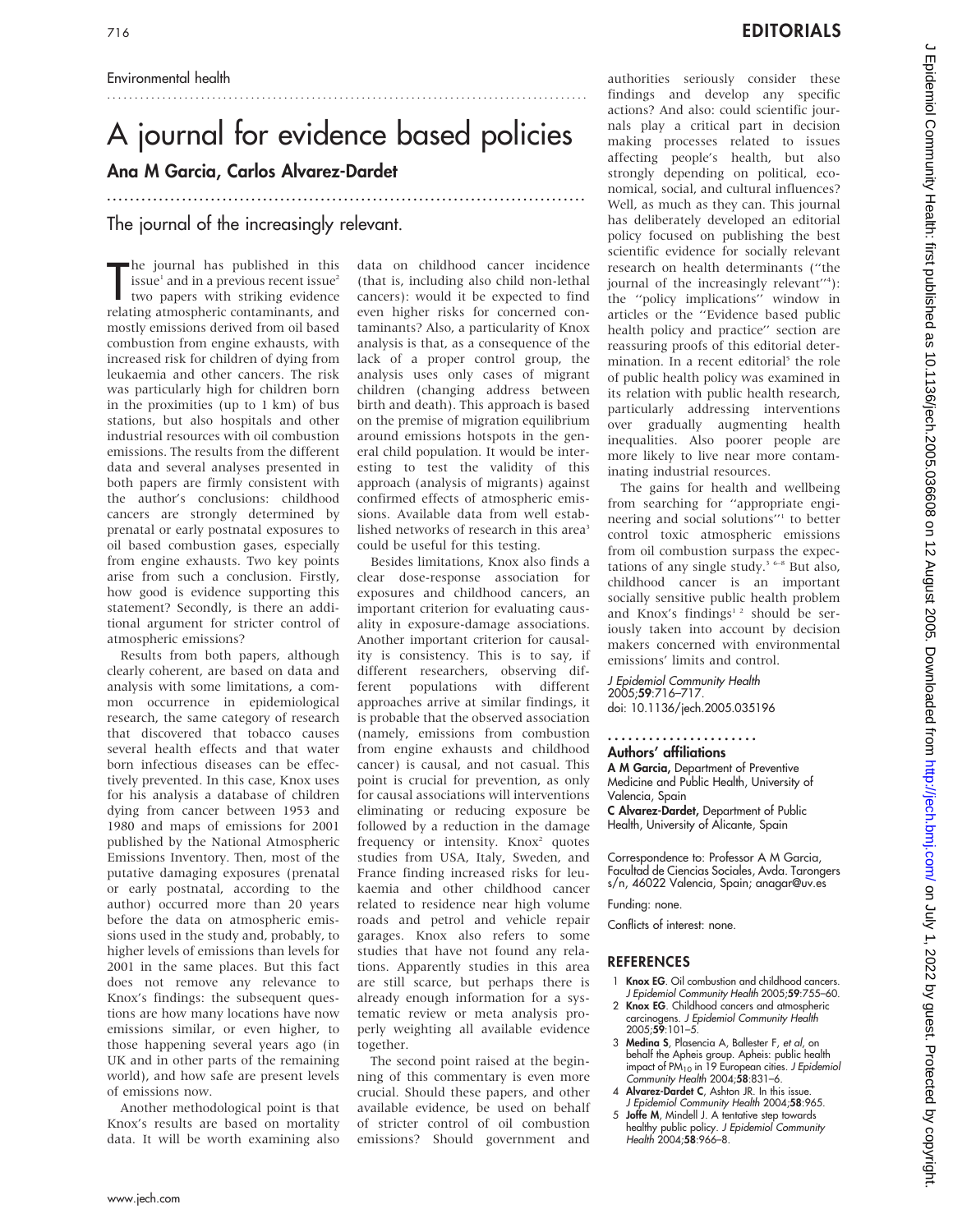## **EDITORIALS** 717

6 Nakahara S, Nakamura Y, Ichikawa M, et al. Relation between increased numbers of safe playing areas and decreased vehicle related child mortality rates in Japan from 1970 to 1985: a

trend analysis. J Epidemiol Community Health 2004;58:976–81.

7 Morrison DS, Thomson H, Petticrew M. Evaluation of the health effects of a neighbourhood traffic

calming scheme. *J Epidemiol Community Health*<br>2004;**58**:837–40.

8 Tafari L. Lead free. J Epidemiol Community Health 2004;58:966.

### Environmental health

# Geographically based approaches can identify environmental causes of disease

.......................................................................................

### Manolis Kogevinas, Neil Pearce

...................................................................................

There is growing evidence to suggest the potential importance of specific environmental exposures in the causation of cancer in children.

The causes of child leukaemia and,<br>
more generally of malignant neo-<br>
plasms in childhood have been long<br>
investigated. Various theories have been he causes of child leukaemia and, more generally of malignant neoplasms in childhood have been long proposed on the aetiological mechanisms and risk factors for these neoplasms, including the influence of genetic, prenatal, and postnatal exposures. With a few exceptions, particularly for in utero exposure to ionising radiation and some genetic syndromes, strong and consistent evidence on the importance of specific risk factors has not been produced. One recent exception is the association of ambient air pollution with child leukaemia, an association that is also supported by experimental evidence. For example, a recent experimental study<sup>1</sup> showed that filtration of particulate matter in ambient air significantly reduced heritable mutation rates in laboratory mice housed outdoors near a major highway and two integrated steel mills. On the other hand, extremely low frequency electromagnetic fields (ELF-EMF) emitted by power lines have received a great deal of attention in recent years, but the evidence of an association with childhood leukaemia remains uncertain; furthermore, even if ELF-EMF are causally associated with child leukaemia they could explain only a very small fraction of all child leukaemias, perhaps around 1%.2 Exposure to pesticides, both general and specific, has also been examined extensively in relation to childhood cancers, but the evidence is far from conclusive.<sup>3</sup>

The paper by George Knox in this issue<sup>4</sup> follows other recent work examining proximity to industrial sources of exposure to toxic atmospheric emissions and childhood cancer.<sup>5</sup> In this paper he expands on this work by evaluating the effects of specific exposures and their combinations.

Knox applies an approach that differs from that of other studies in two respects. Firstly, the data available are extensive both regarding the number of cases and the number of sources and exposures examined. Secondly, he uses a migration index as the main source for the calculation of the relative risk.

Knox has assembled an impressive combination of records including data on hotspots derived from information on atmospheric emissions, trade directories, and map inspections. He has then used this to examine birth and death records for children dying from cancer and has classified each address with regards to its proximity to hotspots for atmospheric emissions, particularly focusing on migration in and out of hotspots.

The migration index that is used in this analysis could be seen as a type of a case-crossover study design. Children moving houses are examined regarding the distance of their houses from specific sources at birth and at the time of cancer diagnosis. The ''case'' address is the address the child lived in at the time of birth, and exposures at this time are assumed to be aetiologically relevant to the subsequent cancer. The ''control'' address is the address that (the same) child lived in at the time of death from cancer, and exposures at this time are assumed to not be aetiologically relevant. If these assumptions are correct, then the informative ''case-control pairs'' are those in which the ''case address'' at time of birth and the

''control address'' at time of death are different. For a particular definition of exposure (for example, living within 1.0 km of a hotspot), the ratio of the number of discordant ''pairs'' in which the ''case address'' is exposed (and the ''control address'' is not) to the number of discordant pairs in which the "control address" is exposed (and the "case address" is not), yields the odds ratio in a manner analogous to a "matched pair" analysis of a more orthodox case-control study. This in turn can be applied to the overall prevalence of ''exposure'' among all cases (not just those who moved) to yield an estimate of the population attributable risk.

There are several important assumptions underlying this comparison. Firstly, it assumes that exposures occurring at birth are more aetiologically relevant than those occurring close to the time of cancer diagnosis and death. When this assumption is invalid (for a particular exposure), the findings reported here will also be invalid. In the most extreme case, in which, for a particular exposure, only very recent exposure is aetiologically relevant, the method of Knox will produce the inverse of the true odds ratio. Nevertheless, for most exposures, and for most types of childhood cancer, this assumption is reasonable, and there is also some experimental evidence supporting the importance of early, including prenatal, exposures.<sup>6</sup> Secondly, Knox's method assumes that there is short term migration equilibrium among the general child population. This assumption would not be valid if, for example, there was a general tendency in the population to move away from environmental hotspots. Thirdly, it also assumes that there is no specific tendency for families to move away from environmental hotspots after the diagnosis of cancer in the child. An attempt to address these latter two assumptions is the restriction of the analysis to short migrations of less than one kilometre. Furthermore, for any such tendencies to produce significant bias they would need to apply to both identified and non-identified environmental hotspots. Many of the exposures considered (for example, hospitals) might be assumed to fall into the latter category. Finally, one must also consider the problems related to exposure misclassification attributable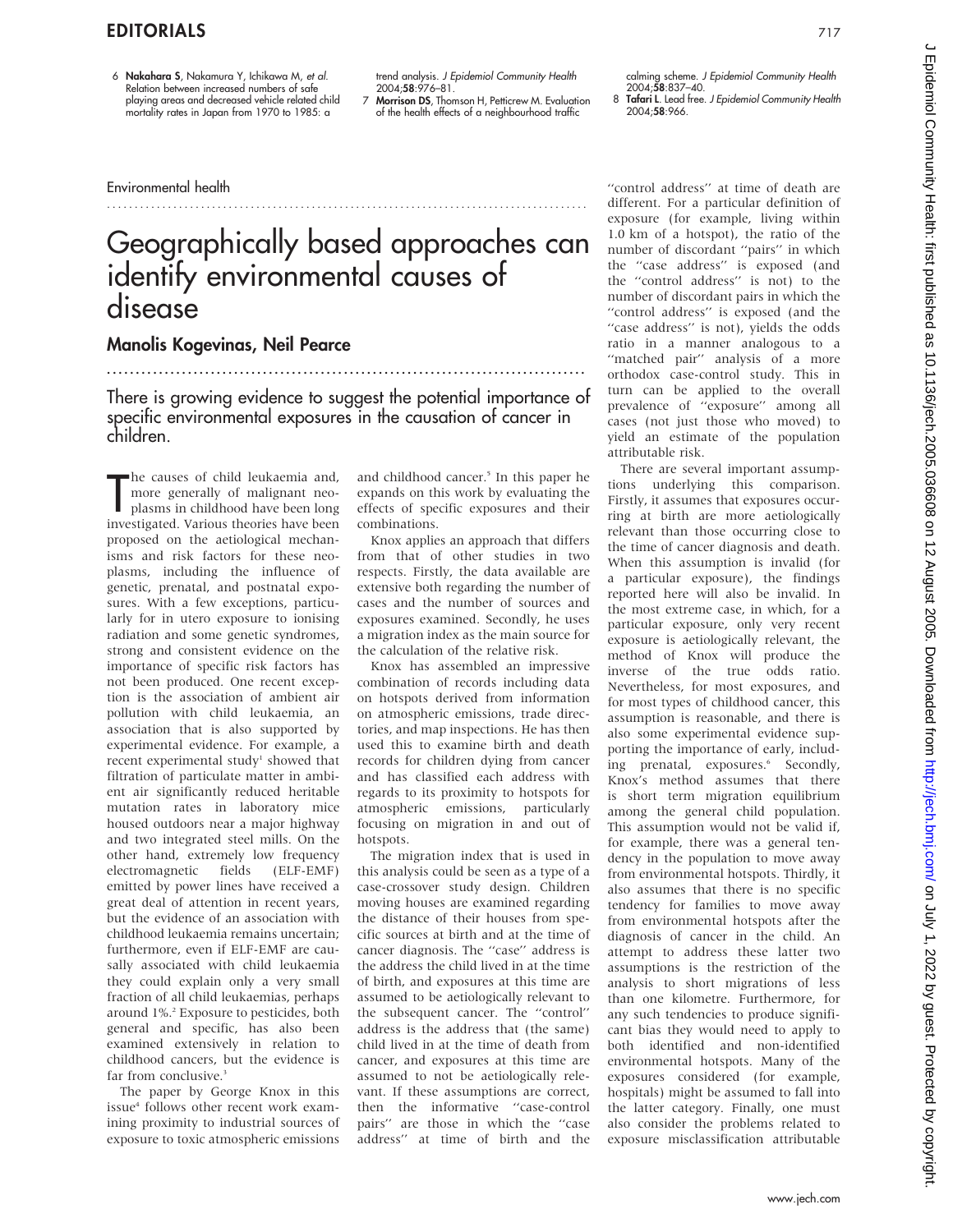to lack of information on duration of residence and in the quantification of environmental exposures, although the resulting misclassification is likely to be non-differential and therefore to produce a bias towards the null.7

Notwithstanding these potential problems, the approach followed by Knox is innovative, and the findings are of considerable interest. He shows a number of interesting associations of environmental exposures with childhood tumours. He identifies several specific chemicals as being closely associated with child tumours, particularly butadiene and exposures from internal combustion engines. More than these specific associations, which may or may not be supported by further research, what makes this paper unique is its capacity to combine in a meaningful way a series of routinely collected data on births, deaths, residences, sources of exposures, and specific exposures.

How valid can all this be? More generally, how valid can geographical comparisons be for the identification of the causes of diseases and particularly child tumours? An extensive application of small area statistics was first proposed as a proactive measure after the Seascale leukaemia cluster (Black report). Collection and systematic analysis of such data are undoubtedly important for surveillance within the context of proactive research. However, how efficient has this approach been in identifying new (or old) causes of disease? Or at least what new hypotheses have been generated through the application of small area statistics type approaches? Probably few, at least when small area statistics are applied using

comparatively crude exposure scenarios such as homocentric circles around a single point source, as has frequently been the case. There are several reasons why few, if any, risk factors have been identified by applying such approaches. Firstly, many of the environmental exposures examined in relation to cancers and reproductive outcomes such as congenital malformations, are probably not associated with high risks at common environmental levels of exposure. Secondly, such studies entail a comparatively high misclassification of the risk factor(s) of interest and of potential confounders. Finally, many of the hypotheses examined are frequently based on weak a priori evidence and are unlikely to be correct. This latter issue may not be perceived necessarily as a significant problem as small area statistical data are readily available and their use could be seen as a screening tool to test new hypotheses and/or generate them. However, a weak risk factor with a great deal of exposure misclassification is bound to produce weak results, which may not be reproduced, even if the exposure is common and therefore has a comparatively high population attributable risk. Nevertheless, small area based approaches are becoming more attractive as methods evolve, both with regard to the availability of records and methods of statistical analysis. Studies such as those by Knox clearly indicate the potential importance of specific environmental exposures in the causation of cancer in children. It will be important to further investigate these findings, and to further test their validity with other studies that have different methodologies and assumptions.

J Epidemiol Community Health<br>2005;**59**:717–718. doi: 10.1136/jech.2005.036608

......................

## Authors' affiliations

M Kogevinas, Respiratory and Environmental Health Research Unit, Municipal Institute of Medical Reseach (IMIM), Barcelona, Spain and Department of Social Medicine, Medical School, University of Crete, Herakleion, Greece

N Pearce, Department of Biomedical Sciences and Human Oncology, University of Turin, Italy and Centre for Public Health Research, Massey University Wellington Campus, Wellington, New Zealand

Correspondence to: Dr M Kogevinas, Respiratory and Environmental Health Research Unit, Municipal Institute of Medical Reseach (IMIM), 80 Dr Aiguader Rd, Barcelona 08003, Spain; kogevinas@imim.es

Funding: Neil Pearce's work on this paper was supported by the Health Research Council of New Zealand, and the Progetto Lagrange, Fondazione CRT/ISI. M Kogevinas was partially supported by ISCIII (Red de Centros RCESP C03/09), Madrid.

Competing interests: none.

#### REFERENCES

- 1 Somers CM, McCarry BE, Malek F, et al. Reduction of particulate air pollution lowers the risk of heritable mutations in mice. Science 2004;304:1008–10.
- 2 Ahlbom A, Day N, Feychting M, *et al.* A pooled<br>analysis of magnetic fields and childhood<br>leukaemia. *Br J Cancer* 2000;**83**:692–8.
- 3 Zahm SH, Ward MH. Pesticides and childhood cancer. Environ Health Perspect
- 1998;106(suppl 3):893–908. 4 Knox EG. Oil combustion and childhood cancers. J Epidemiol Community Health 2005;59:755-60.
- 5 Knox EG. Childhood cancers and atmospheric carcinogens. *J Epidemiol Community Health*<br>2005;**59**:101–5.
- 6 Greaves M. Childhood leukaemia. BMJ 2002;324:283–7.
- 7 Checkoway H, Pearce N, Kriebel D. Research methods in occupational epidemiology. Oxford: Oxford University Press, 2004.

### Occupational health

## Job insecurity and its effect on health Mel Bartley

.......................................................................................

## Findings suggest that reductions in job insecurity should be a point of intervention for government policies aimed at improving population health and reducing health inequalities.

...................................................................................

Job insecurity and its effect on health<br>is now an important topic within<br>social epidemiology.<sup>1-5</sup> Some time<br>time ago, a few papers began to appear ob insecurity and its effect on health is now an important topic within social epidemiology.<sup>1-5</sup> Some time

in Australia, $67$  and the UK $8$  suggesting that poor job quality might affect mental health almost as much as job loss. This possibility was pursued in path breaking work using the UK Whitehall II study of health in London based civil servants.<sup>9</sup> Ferrie and her colleagues were able to follow changes in health measurements in a subgroup of men and women whose civil service department was sold to the private sector. In this way, they could take account of possible health differences between those who did and did not experience increasing insecurity before the onset of job change or unemployment. The nature of the reorganisation also meant that to a large extent, civil servants had been ''randomised'' into the group experiencing greater upheaval in their work situations.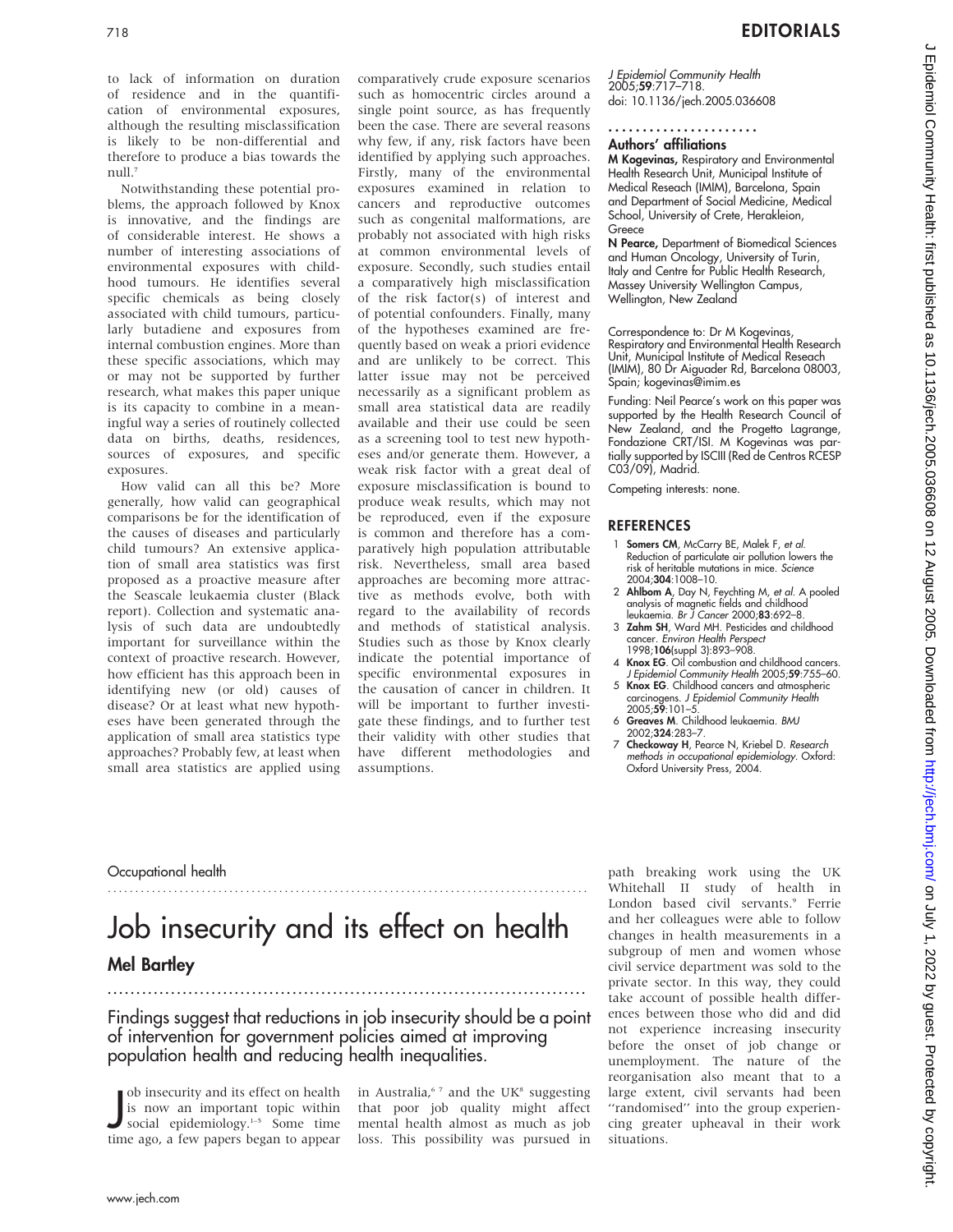Research in this area has advanced quickly at a time when, according to many measures, the numbers of secure jobs in the economies of industrialised nations are falling, to be replaced by a variety of more ''flexible'' types of employment contract.10 Perhaps public health advocates are at least as much influenced by the feeling that working conditions are regarded as something that can easily be sacrificed to the gods of economic productivity.<sup>11</sup>

The paper by Artazcoz et al adds to this growing literature in important ways. The authors are well aware of the dangers that people with a tendency towards depression or anxiety may perceive their jobs as less secure.<sup>12</sup> They are able to show that the relation of less secure employment conditions to health depends on several other factors. One of these is sex. The other is social class (manual or non-manual). Not every kind of insecurity is associated with poorer psychosocial health. The highest excess risk is experienced by those whose contracts have no fixed term, or who have no formal employment contract at all: more or less a ''doseresponse relation''.

Several recent meta-analyses $13/14$  have confirmed the effect of work insecurity on health. Whereas continued insecurity has been found to be a health risk, secure re-employment outside of a declining heavy industrial environment has been found actually to improve health.<sup>15</sup> Several papers have now concluded from their findings that reductions in job insecurity should be a point of intervention for government policies aimed at improving population health and reducing health inequalities.<sup>11 16 17</sup>

J Epidemiol Community Health 2005;59:718–719. doi: 10.1136/jech.2004.032235

Correspondence to: Professor M Bartley, Department of Epidemiology and Public Health, University College London, 1–19 Torrington Place, London WC1E 6BT, UK; m.bartley@ucl.ac.uk

### **REFERENCES**

- 1 **McDonough P**. Job insecurity and health. Int J Health Serv 2000;30:453–76.
- 2 Levenstein S, Smith MW, Kaplan GA. Psychosocial predictors of hypertension in men and women. Arch Intern Med 2001;161:1341–6.
- 3 Ferrie JE, Shipley MJ, Stansfeld SA, et al. Effects of chronic job insecurity and change in job security on self reported health, minor psychiatric morbidity, physiological measures, and health related behaviours in British civil servants: the<br>Whitehall II study. *J Epidemiol Community Health* 2002;56:450–4.
- 4 Power C, Stansfeld SA, Matthews S, et al. Childhood and adulthood risk factors for socioeconomic differentials in psychological distress: evidence from the 1958 British birth cohort. Soc Sci Med 2002;55:1989-2004.
- 5 Mohren DC, Swaen GM, van Amelsvoort LG, et al. Job insecurity as a risk factor for common infections and health complaints. J Occup Environ Med 2003;45:123–9.
- 6 Winefield AH, Tiggeman M, Goldney RD. Psychological concomitants of satisfactory employment and unemployment in young people.

.......................................................................................

Soc Psychiatry Psychiatr Epidemiol<br>1988;**23**:149–57.

- 7 Winefield AH, Tiggemann M, Winefield HR. The psychological impact of unemployment and unsatisfactory employment in young men and women: longitudinal and cross-sectional data. Br J Psychol 1991;82:473–86.
- 8 **Burchell B**. Who is affected by unemployment? In:<br>Gallie D, Marsh C, Vogler C. Un*employment and* social change. Oxford: Oxford University Press, 1996.
- 9 Ferrie JE, Shipley MJ, Marmot MG, et al. Health effects of anticipation of job change and nonemployment: longitudinal data from the Whitehall Il study. BMJ 1995;311:1264-9.
- 10 Burchell BJ. The unequal distribution of job insecurity, 1966–86. International Review of Applied Economics 1999;13:437–58.
- 11 Lavis JN, Farrant MS, Stoddart GL. Barriers to employment-related healthy public policy in Canada. Health Promot Internation 2001;16:9–20.
- 12 Artazcoz L, Benach J, Borrell C, et al. Social inequalities in the impact of flexible employment on different domains of psychosocial health. J Epidemiol Community Health 2005;59:761–7.
- 13 Bohle P, Quinlan M, Mayhew C. The health and safety effects of job insecurity: an evaluation of the evidence. Economic and Labour Relations Review 2001;12:32–60.
- 14 Sverke M, Hellgren J, Naswall K. No security: a meta-analysis and review of job insecurity and its consequences. J Occup Health Psychol 2002;7:242–64.
- 15 Ostry AS, Hershler R, Kelly S, et al. Effects of deindustrialization on unemployment, reemployment, and work conditions in a manufacturing workforce. BMC Public Health 2001;1:15.
- 16 Kristensen TS, Borg V, Hannerz H. Socioeconomic status and psychosocial work environment: results from a Danish national study. Scand J Public Health 2002;59:41–8.
- 17 Bartley M, Sacker A, Clarke P. Employment status, employment conditions, and limiting illness: prospective evidence from the British household panel survey 1991–2001. *J Epidemiol*<br>Community Health 2004;**58**:501–6.

### Occupational health

# Flexible employment and health inequalities

### Fernando G Benavides, George L Delclos

A flexible labour market could contribute to increasing health inequalities and should be a priority on the public health policy agenda.

The relation between itexible<br>
employment and health is a recent<br>
public health research question.<sup>1</sup> he relation between flexible employment and health is a recent After a long period of progressive labour market regulatory policymaking, particularly in European Union countries, where the influence of trade unions is strong, employers now argue for a supply of a full time workforce that will allow them to compete in a global market characterised by continuous technical and organisational change. In

this global environment, and from a purely economic perspective, flexible employment has become considered as a necessary condition to increase productivity, and is a characteristic common to both developed and developing countries.

...................................................................................

Recent research, however, has begun to suggest that flexible employment may have adverse affects on the health of workers. For instance, mortality is significantly higher among temporary workers in comparison with permanent workers.2 Persons who experience frequent job changes are more likely to smoke, consume more alcohol, and exercise less<sup>3</sup>; and workers who perceive job insecurity experience significant adverse effects on their physical and mental health.4 Despite some of the limitations of these kinds of studies, primarily in the various definitions of flexible employment (which can be variably defined as job insecurity, frequent job change, or type of contract), the picture regarding this important question is becoming clearer.

In this issue, Artazcoz et al add another piece to this complex puzzle.<sup>5</sup> The authors examine the possible impact of flexible employment on health inequalities, and show an association between poor mental health outcomes and two forms of flexible employment (non-fixed term temporary contracts and being employed with no contract) that differentially affects less privileged workers: women and male manual workers.